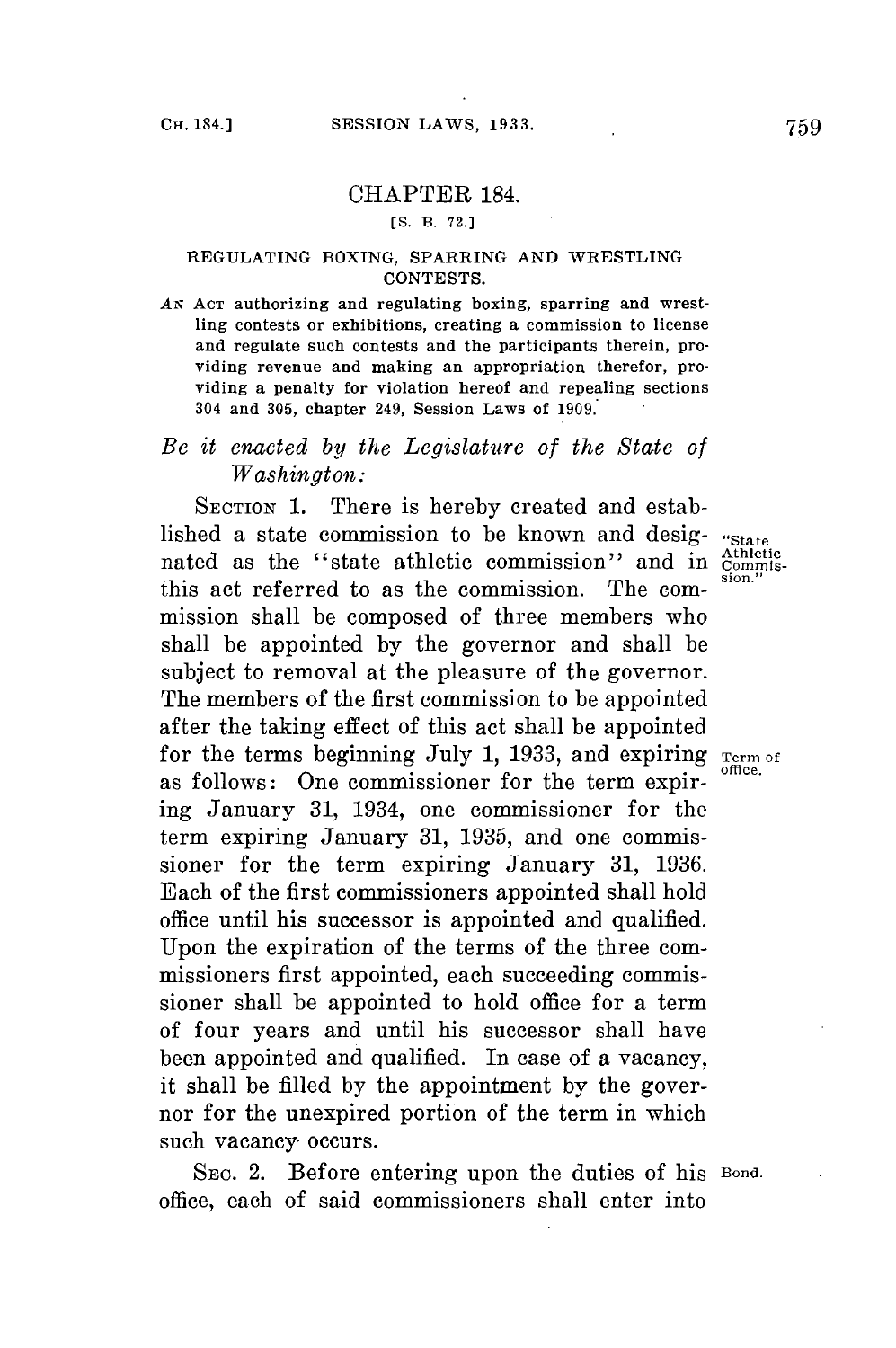a surety bond, executed **by** a surety company authorized to do business in this state, payable to the State of Washington, to be approved **by** the governor, in the penal sum of two thousand dollars (\$2,000.00) condition upon the faithful performance of his duties which bond shall be filed with the secretary of state. Each member of the commission **Expenses.** shall be reimbursed **for** the cost of his bond and receive his necessary actual traveling, restaurant and hotel expenses while in the active performance of his duties.

**tgniza-** SEc. **3.** The first members of the commission shall meet at such time and place, not more than thirty days after their appointment as shall be designated **by** the governor and shall organize **by** electing a chairman and an executive secretary and adopt rules and regulations for the conduct of their meetings. **A** majority of the members of the commission shall constitute a quorum for the transaction of business. **A** general office for the transaction of business of the commission shall be designated. The commission may hold meetings and conduct business at such places as they may deem necessary.

**Executive SEC.** 4. The commission shall have the power **secretary.** to appoint one of their members as executive secretary who shall receive a salary not to exceed one hundred fifty dollars **(\$150.00)** per month and his actual necessary traveling and restaurant and hotel expense while engaged in the actual performance of his duties. *Provided, further,* That the annual salary and expenses will not exceed twenty-four hundred dollars (\$2,400.00) per annum. The duties of the secretary shall be such as are prescribed **by** the commission and he shall at all times be subject to their direction and control.

> **SEC. 5.** The commission shall keep full and correct minutes of its transactions and proceedings,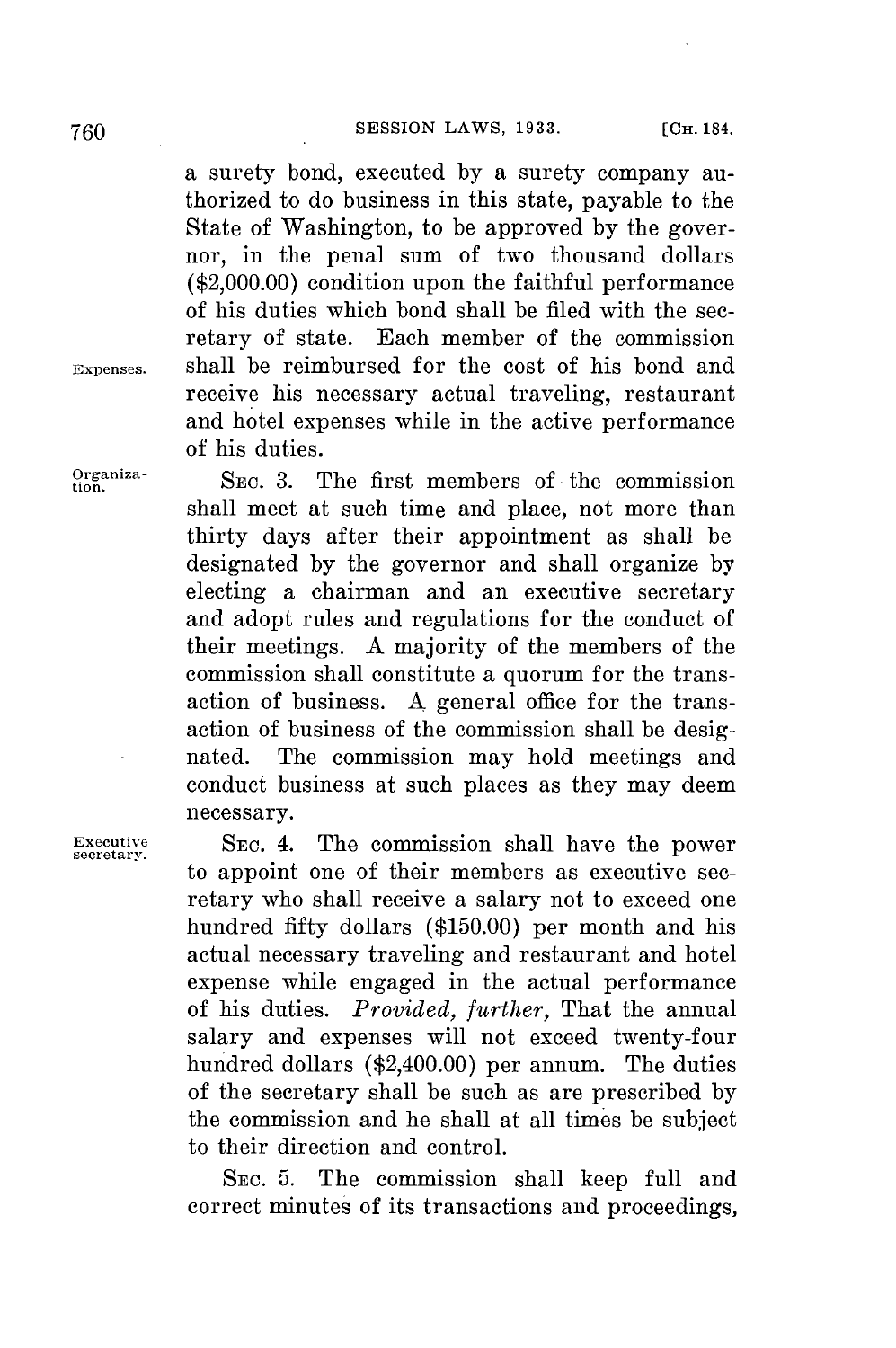which shall at all times **be** open to the public inspec- **Records.** tion. The commission shall adopt and procure a seal and all process or certificates issued **by** it shall be attested under such seal. Copies of the record of said commission shall be certified **by** the secretary and attested with the seal of said commission. Any member of the commission, or any employee thereof, officially designated **by** said commission shall have the power to administer oaths in all matters pertaining to or concerning the proceedings or the official duties of the commission. The commission shall have power to summon witnesses to appear and testify on any matter deemed material to the proper discharge of its duties, such summons shall be served in like manner as a subpoena issued out of the superior court and shall be served **by** the sheriff of the proper county, and such service returned **by** him to said commission, without compensation therefor.

SEC. 6. The commission shall have power and it shall be its duty to direct, supervise and control all boxing contests or sparring and wrestling matches or exhibitions conducted within the state and no such boxing contest, sparring or wrestling match or exhibition shall be held or given within the state except in accordance with the provisions of this act. The commission may in its discretion issue and for cause revoke a license to conduct, hold or give boxing, sparring and/or wrestling contests,  $\frac{1}{2}$  v<sub>etoed</sub>. matches and exhibitions where an admission fee is charged to **[by]** any club, corporation, organization, association or fraternal society: *Provided, however,* That all boxing contests, sparring or wrestling matches or exhibitions which are conducted **by** any war veterans' organization chartered **by** congress or the war department of the United States or which are conducted **by** any bona fide athletic club which is a member of the Pacific northwest asso-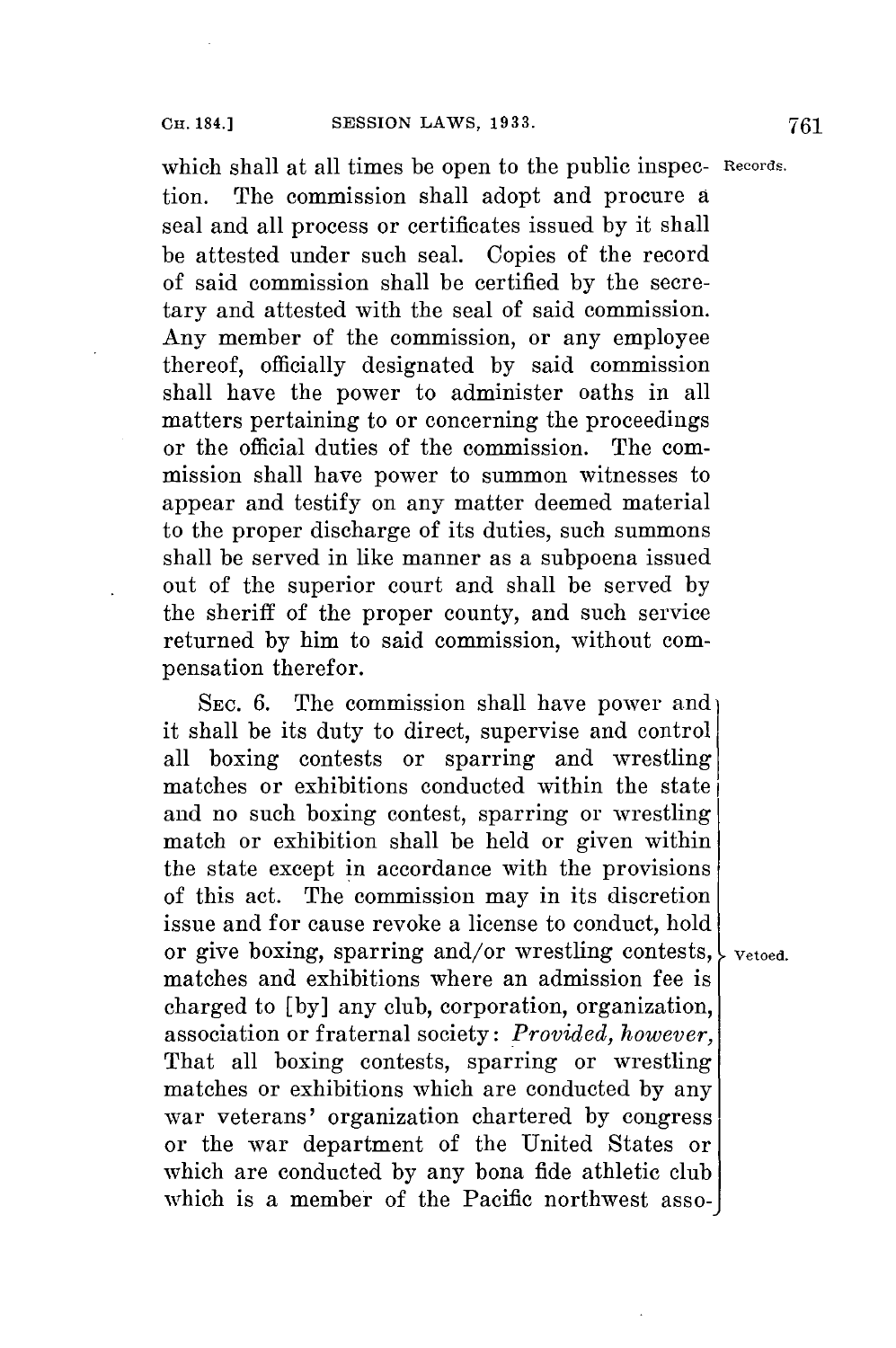ciation of the amateur athletic union of the United States or which are conducted **by** any school, college, Young Men's Christian Association or university within any building or upon any ground owned or occupied **by** said school, college, Young Men's Christian Association or university within the state shall not be subject to the provisions of this act: *Provided, however,* That every contestant in any boxing contest, sparring or wrestling match not conducted under the provisions of this act shall be examined within eight hours **(8)** prior to the contest **by** a practicing physician: *Provided, further,* That said organizations exempted from the  $_{\text{Vetoed.}}$  provisions of this act shall be governed by section 14 of the act as said act applies to boxing contests, sparring or wrestling matches or exhibitions conducted **by** any organization exempted **by** this section from the general provisions of this act. The term "school, college, Young Men's Christian Association or university" as used herein shall not be deemed to include any school or institution whose principal purpose is giving of instruction in box**ing,** wrestling or sparring. No boxing contest or .sparring and wrestling match or exhibition shall be conducted within the state except pursuant to a license issued in accordance with the provisions of this act and the rules and regulations of the commission except as hereinabove provided.

License to SEC. 7. The commission shall have power to conduct<br>boxing issue and for cause to revoke a license to conduct<br>contests. issue and for cause to revoke a license to conduct boxing contests or sparring or wrestling matches or exhibitions as herein provided under such terms and conditions and at such times and places as the commission may determine. Such licenses shall entitle the holder thereof to conduct boxing contests and sparring and/or wrestling matches and exhibitions under such terms and conditions and at such times and places as the commission may determine.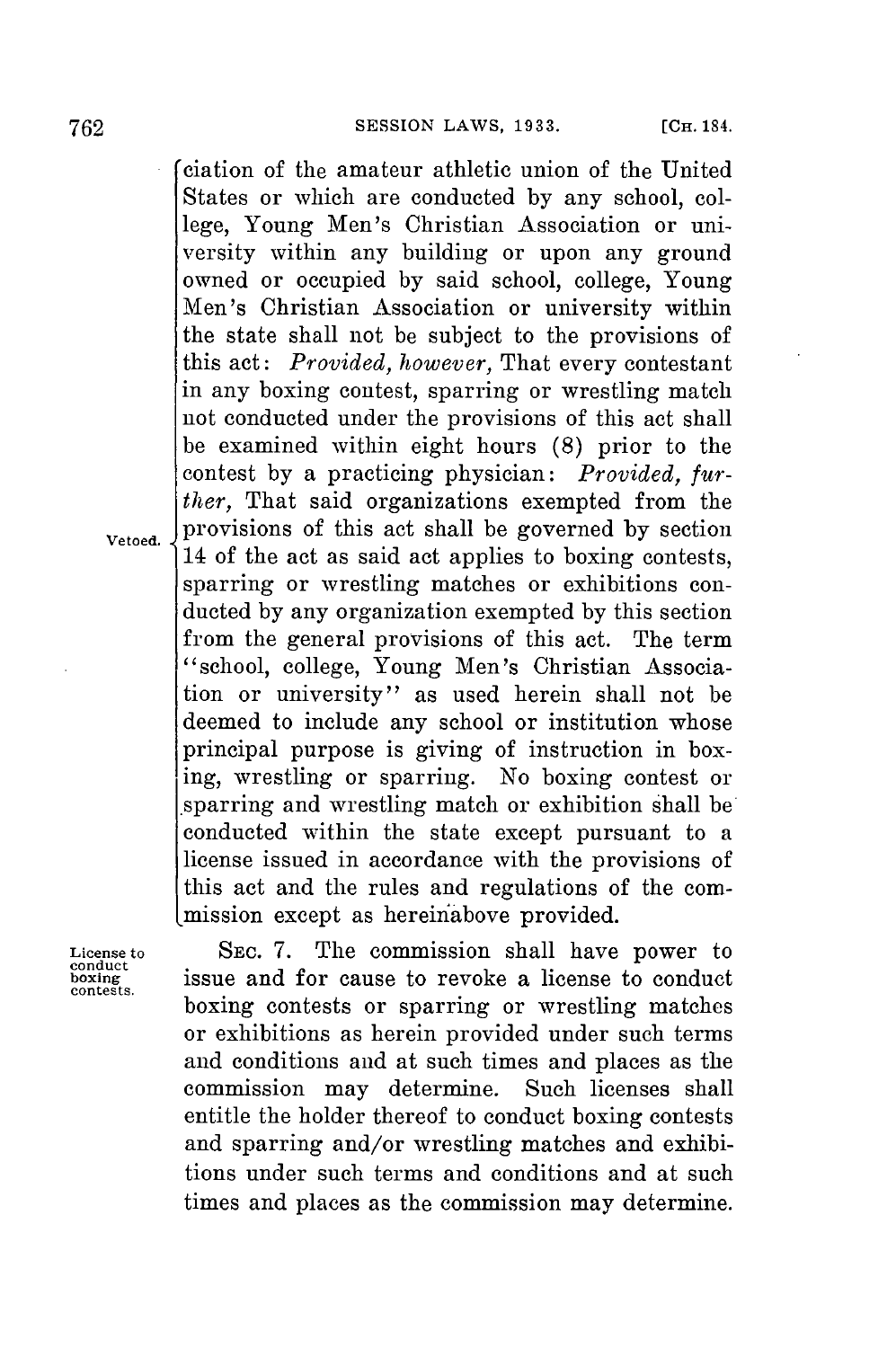**In** case the commission shall refuse to grant a license to any applicant, or shall cancel any license, such applicant, or the holder of such cancelled license shall be entitled, upon application, to a hearing to be held not less than sixty days after the filing of such order at such place as the commission may designate: *Provided, however,* That if it has been found **by** a valid finding and such finding is fully set forth in such order, that the applicant or licensee has been guilty of disobeying any provision of this act, such hearing shall be denied.

SEC. **S.** Any club, corporation, organization, association or fraternal society affected **by** this act may apply to the commission for a license. Such application shall be in writing and upon forms prescribed **by** said commission and shall be verified in such manner as the commission may require and **Fee.** shall be accompanied **by** an annual license fee of twenty-five dollars **(\$25.00).**

**. SEC. 9.** Every licensee receiving a license as **Bond.** -herein provided for shall file a good and sufficient bond in the sum of one thousand dollars **(\$1,000.00)** with the commission in cities of less than one hundred fifty thousand **(150,000)** inhabitants and of two thousand five hundred dollars **(\$2,500.00)** in cities of more than one hundred fifty thousand **(150,000)** inhabitants condition for the faithful performance **by** such licensee of the provisions of this act, the payment of the taxes provided for herein and the obeyance of all rules and regulations of the commission, which bond shall be subject to the approval of the attorney general.

**SEc. 10.** Upon the approval **by** the commission **Issue of** of any application for a license, as hereinabove provided, and the filing of the bond the commission shall certify such fact to the state department of licenses which shall forthwith issue such license.

**license.**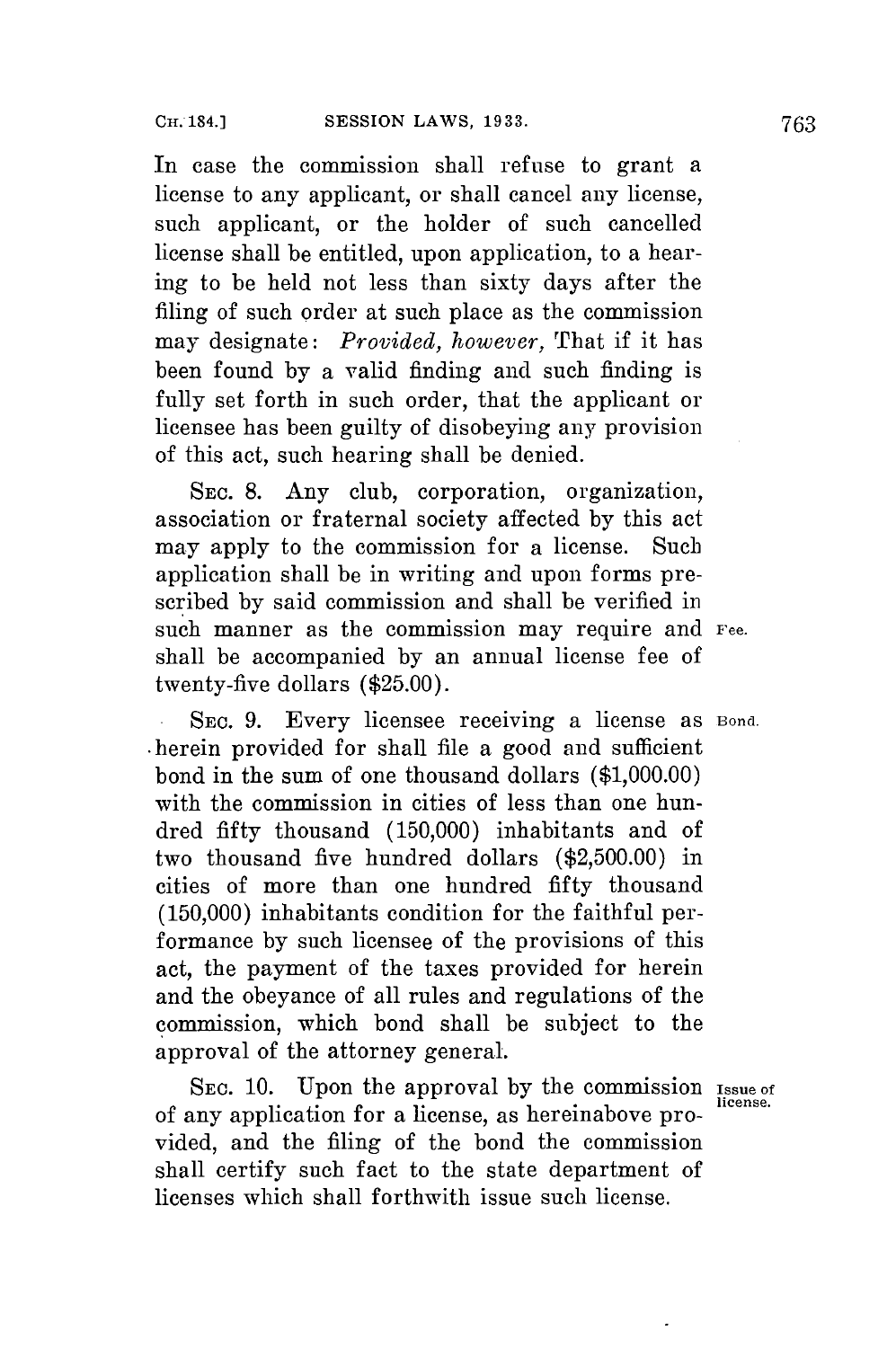Report of SEC. 11. Any licensee as herein provided shall within three days prior to the holding of any boxing contest or sparring and/or wrestling match or exhibition file with the commission a statement setting forth the name of each contestant, his manager or managers and such other information as the commission may require, and shall, within seventy-two **(72)** hours after the termination of any contest file with the commission a written report, duly verified as the commission may require showing the number of tickets sold for such contest, the price charged for such tickets and the gross proceeds thereof, and such other and further information as the commission may require. Such licensee shall pay to the commission at the time of filing the above report **Tax.** a tax equal to five per centum (5%) of such gross receipts and said five per centum (5%) of such gross receipts shall be immediately paid **by** the commission into the state athletic fund of the State of Washington which is hereby created.

**Inspectors. SEC.** 12. The commission may appoint official inspectors at least one of which, in the absence of a member of the commission, shall be present at any boxing contest or sparring and/or wrestling match or exhibition held under the provisions of this act. Such inspectors shall carry a card signed **by** the chairman of the commission evidencing their authority. It shall be their duty to see that all rules and regulations of the commission and the provisions of this act are strictly complied with and to be present at the accounting of the gross receipts of any contest, and such inspector is authorized to receive from the licensee conducting the contest the statement of receipts herein provided for and to immediately transmit such reports to the commission. Each inspector shall receive a fee of not **Fees,** to exceed seven dollars and fifty cents **(\$7.50)** for each contest officially attended.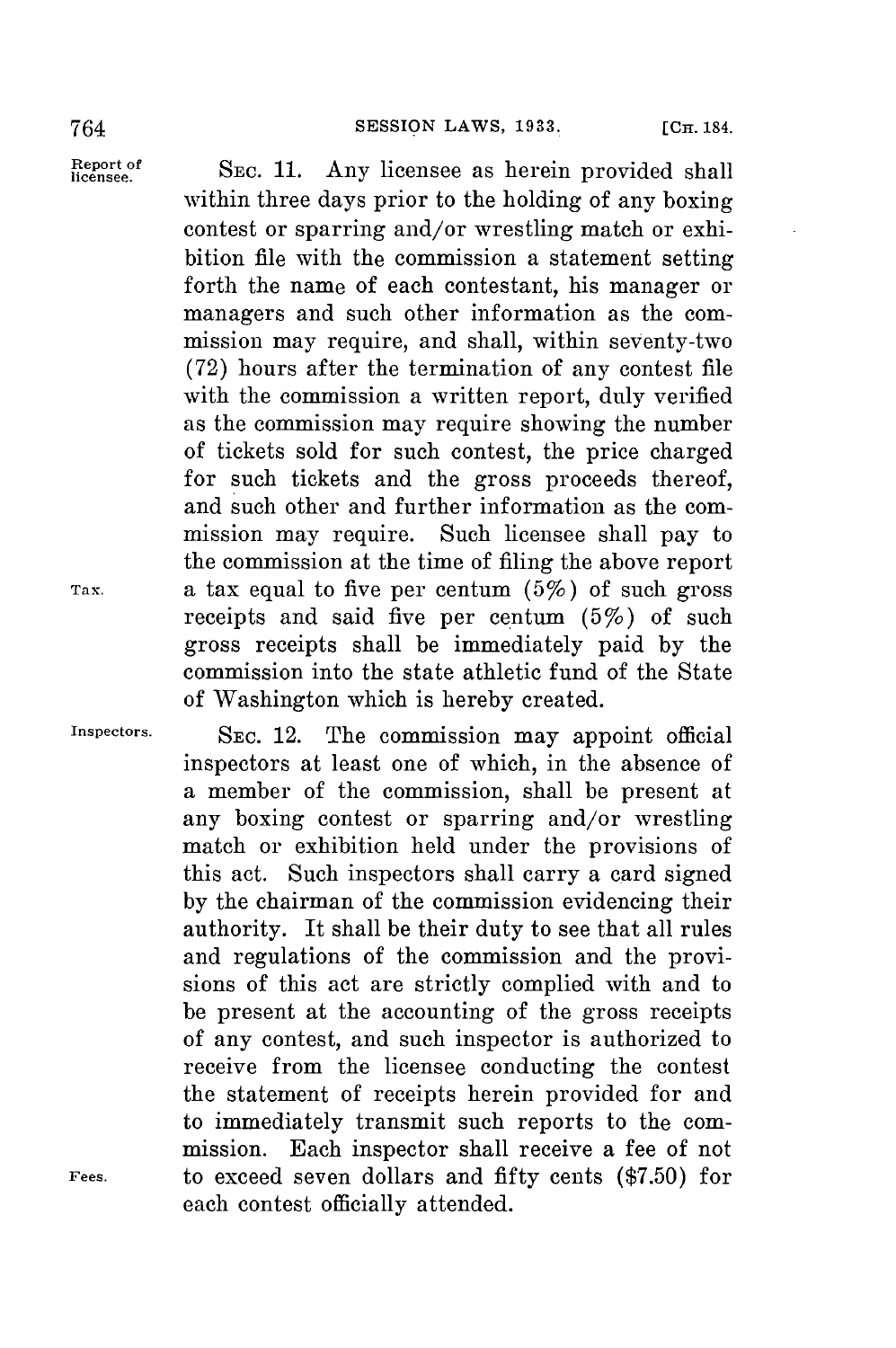SEC. 13. It shall be unlawful to hold any box**holidays,** ing contest, sparring or wrestling match on Sunday, decoration day, or armistice day; or to bet or wager **on** any contest held under the provisions of **Wagering.** this act. Violation of this section shall be a misdemeanor.

SEC. 14. No boxing contest or sparring exhi- Rules<br>flow held in this state whether under the provibition held in this state whether under the provisions of this act or otherwise shall be for more than ten **(10)** rounds and no one round of any such contest or exhibition shall be for a longer period than three **(3)** minutes and there shall be not less than one minute intermission between each round. In the event of bouts involving national championships the commission may grant an extension of no more than five **(5)** additional rounds. No contestant in any boxing contest or sparring match or exhibition whether under this act or otherwise shall be permitted to wear gloves weighing less than five ounces for contestants weighing less than one hundred seventy-five *(175)* pounds, and six ounces for contestants weighing over one hundred seventy-five **(175)** pounds. The duration of rounds **for** wrestling matches whether held under the provisions of this act or otherwise and the number of such rounds shall be regulated **by** order of the commission. The commission shall promulgate rules and regulations to insure clean and sportsmanlike conduct on the part of all contestants and officials, and the orderly and proper conduct of the contest in all respects, but such rules and regulations shall apply only to contests held under the provisions of this act.

**SEC. 15.** Each contestant for boxing, sparring **Examina**or wrestling shall be examined within eight  $(8)$ hours prior to the contest **by** a competent physician appointed **by** the commission. The physician shall forthwith and before such contest report in writing and over his signature the physical condition of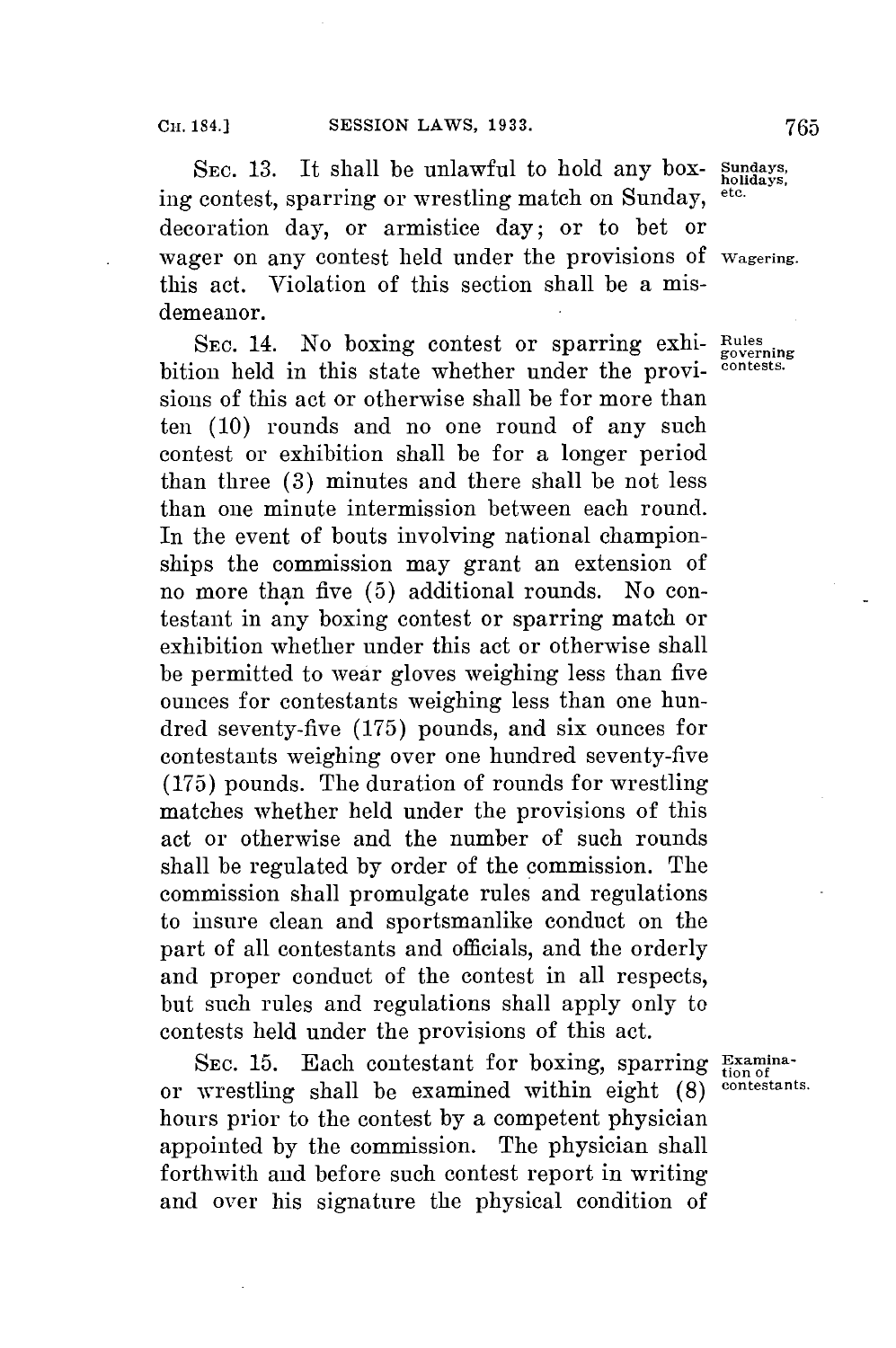each and every contestant to the commissioner or inspector 'present at such contest. No contestant whose physical condition is not approved **by** the examining physician shall be permitted to participate in any contest. Blank forms of physicians' report shall be provided **by** the commission and all questions upon such blanks shall be answered in full. The examining physician shall be paid a fee designated **by** the commission **by** the licensee conducting such match or exhibition. No boxing contest or sparring or wrestling match or exhibition shall be held unless a licensed physician of the commission or his duly appointed representative, shall be present throughout the contest.

**contests.**

**Examining** Any practicing physician and surgeon may be **physician.** selected **by** the board as the examining physician. Such physician present at such contest shall have authority to stop any contest when in his opinion it would be dangerous to a contestant to continue, and in such event it shall be his duty to stop such contest. **If** he has acted as examining physician he shall receive no **fee for** being present at such contest.

**Annual SEC. 16.** The commission may grant annual **licenses.** licenses upon application in compliance with the rules and regulations prescribed **by** the commission, and the payment of the fees herein prescribed to managers, referees, examining physicians, boxers, wrestlers, seconds and trainers. The following wrestlers, seconds and trainers. schedule of annual fees shall obtain: Managers, twenty-five dollars **(\$25.00);** referees, five. dollars **(\$5.00);** examining physicians, five dollars **(\$5.00);** seconds, two dollars (\$2.00); trainers, two dollars (\$2.00); boxers, two dollars (\$2.00) **;** wrestlers, two **Amateur** dollars (\$2.00) *: Provided,* That the provisions of this section shall not apply to contestants or participants in strictly amateur contests and/or fraternal organizations. and/or veterans' organizations chartered **by** congress or the war department or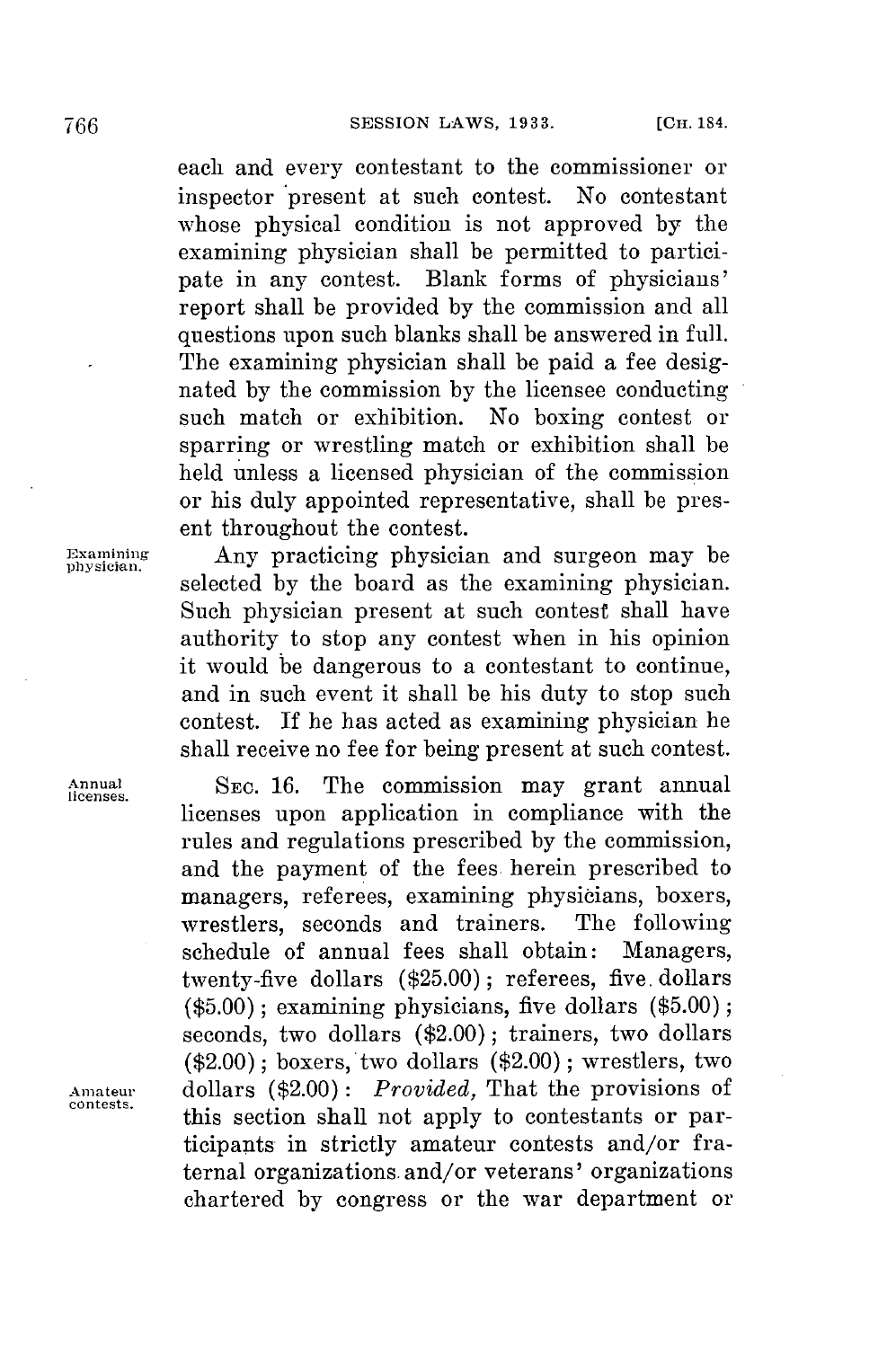any bona fide athletic club which is a member of the Pacific northwest association of the amateur athletic union of the United States, holding and promoting athletic contests or smokers and where all funds are used primarily for the benefit of their members. Any such license may be revoked **by** the commission for any cause which it shall deem sufficient. No person shall participate or serve in any of the above capacities unless licensed as herein provided. The referee for any contest shall **be** designated **by** the commission from among such licensed referees.

SEC. 17. Any person or any member of any **Participa**group of persons or corporation promoting wrestling or boxing exhibitions or contests who shall participate directly or indirectly in the purse or fee of any manager of any boxers or wrestlers or any boxer or any wrestler and any licensee who shall conduct or participate in any sham or fake boxing contest or sparring or wrestling match or exhibition shall thereby forfeit its license and the commission shall declare such licensee [license] cancelled and void and such licensee shall not thereafter be entitled to receive another such, or any license issued pursuant to the provisions of this act.

**SEc. 18.** Any contestant who shall participate **Sham or fake** in any sham or fake boxing contest or sparring or **contests.** wrestling match or exhibition or violate any rule or regulation of the commission shall be penalized in the following manner: For the first offense he shall **Penalties.** be restrained **by** order of the commission for a period of not less than three **(3)** months from participating in any contest held under the provisions of this act, such suspension to take effect immediately after the occurrence of the offense; for any second offense such contestant shall be forever suspended from participation in any contest held under the provisions of this act.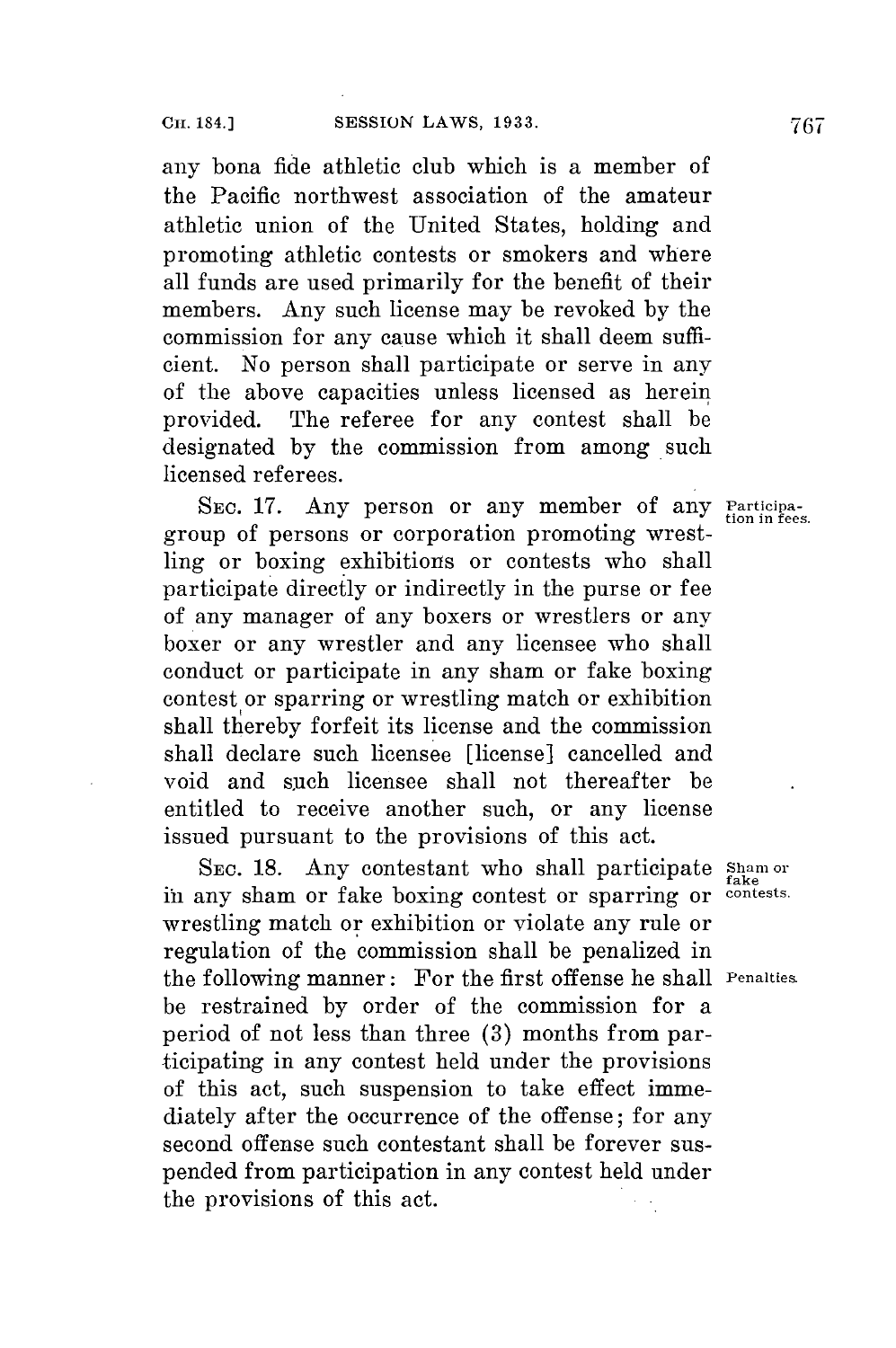Failure to SEC. 19. Whenever any licensee shall fail to report. make a report of any contest within the time prescribed **by** this act or when such report is unsatisfactory to the commission, the secretary shall examine the books and records of such licensee; he may subpoena and examine under oath any officer of such licensee and such other person or persons as he may deem necessary to a determination of the total gross receipts from any contest and the amount of tax thereon. If, upon the completion of such **Additional** examination it shall be determined that an additional tax is due, notice thereof shall be served upon the licensee, and if such licensee shall fail to pay such additional tax within twenty (20) days after service of such notice such delinquent licensee shall **Penalty.** forfeit its license and shall forever be disqualified from receiving any new license and in addition thereto such licensee and the members thereof shall be jointly and severally liable to this state in the penal sum of one thousand dollars **(\$1,000.00)** to be collected **by** the attorney general **by** civil action in the name of the state in the manner provided **by** law.

> **of SEC.** 20. The licenses provided for in section **8** and in section **16** of this act shall be issued for a six **(6)** months or twelve (12) months period and shall expire on July 1st and January 1st of each year.

**Appropria- SEC.** 21. There is hereby appropriated from the **tion.** state athletic fund out of the revenues collected under the provisions of this act for the purpose of paying the expenses of the commission and the salaries of its officers and employees as herein provided, the sum of ten thousand dollars **(\$10,000.00)** or so much thereof as may be necessary to carry out the provisions of this act. **All** surplus on hand in the state athletic fund at the completion of the

**Period license.**

**tax.**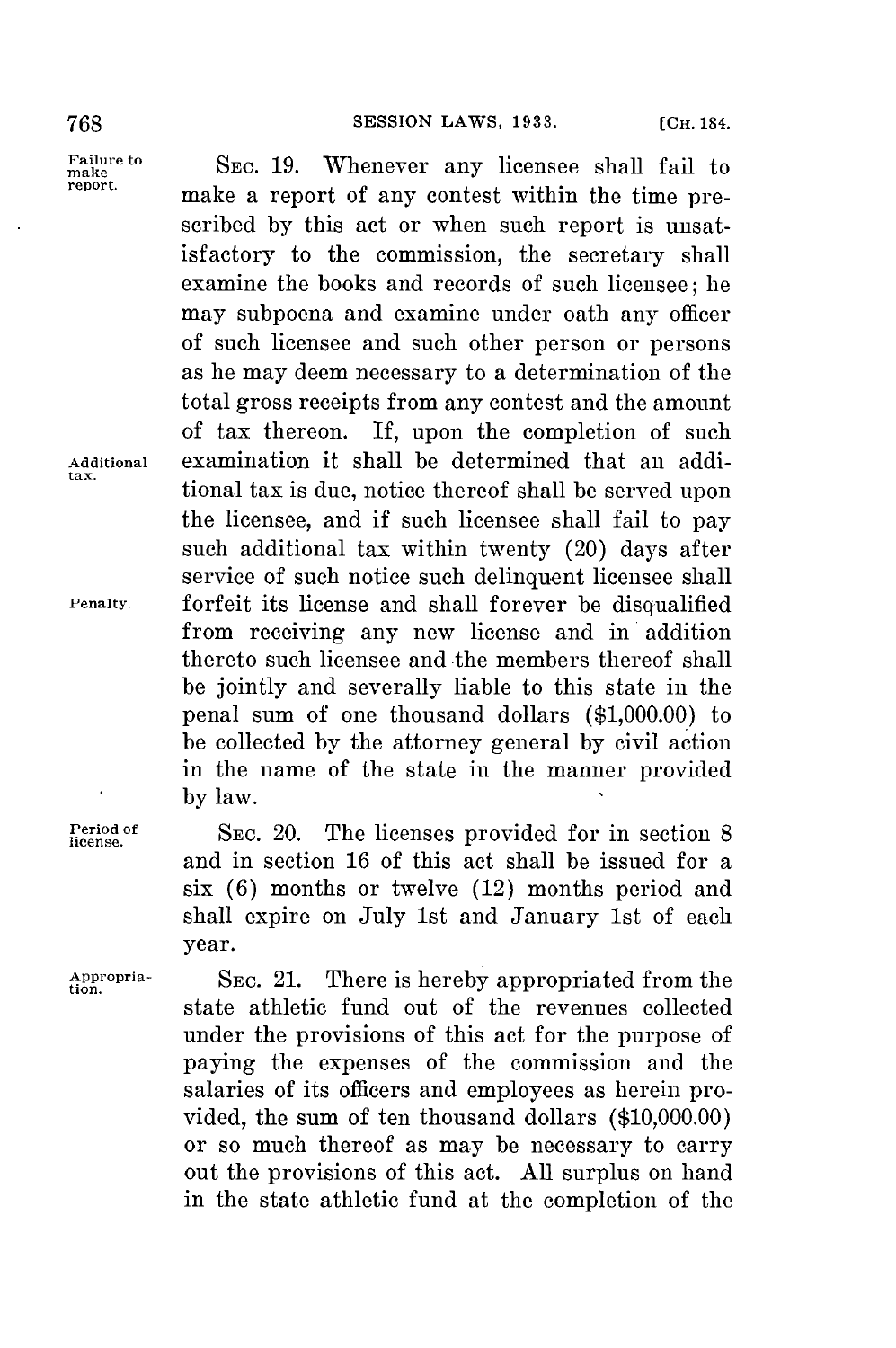biennium shall revert to the old age pension fund **Old age** of the state treasury. **fund.**

SEc. 22. Any person, club, corporation, organi- **Conducting** zation, association or fraternal society conducting without within this state boxing, sparring or wrestling contests or exhibitions without having first obtained a license theretor in the manner provided **by** this act shall be guilty of a misdemeanor excepting such contests excluded from the operation of this act **by** section **6** hereof.

SEC. 23. Nothing in this act shall be construed) as prohibiting any municipal corporation within the state from establishing **by** ordinance rules and regulations governing the conduct of boxing contests, sparring or wrestling matches held within the limits of such municipal corporation, **by** organizations exempted from the regulations of this act; and municipal corporations in this state are hereby granted the right to establish municipal boxing com- vetoed. missions to control and regulate such boxing contests, sparring or wrestling matches within the municipal limits of said 'municipal corporation: *Provided, however,* That any such commission established **by** such municipal corporation shall have no power or control over boxing contests, sparring or wrestling exhibitions held under the provisions of this act.

SEC. 24. Any person, firm or corporation vio- violations. lating any of the provisions of this act for which no penalty is herein provided shall be guilty of a misdemeanor.

SEc. **25. If** any section or provision of this act **Partial** shall be adjudged to be invalid or unconstitutional. such adjudication shall not affect the validity of the act as a whole, or any section, provision or part thereof not adjudged invalid or unconstitutional. **-25**